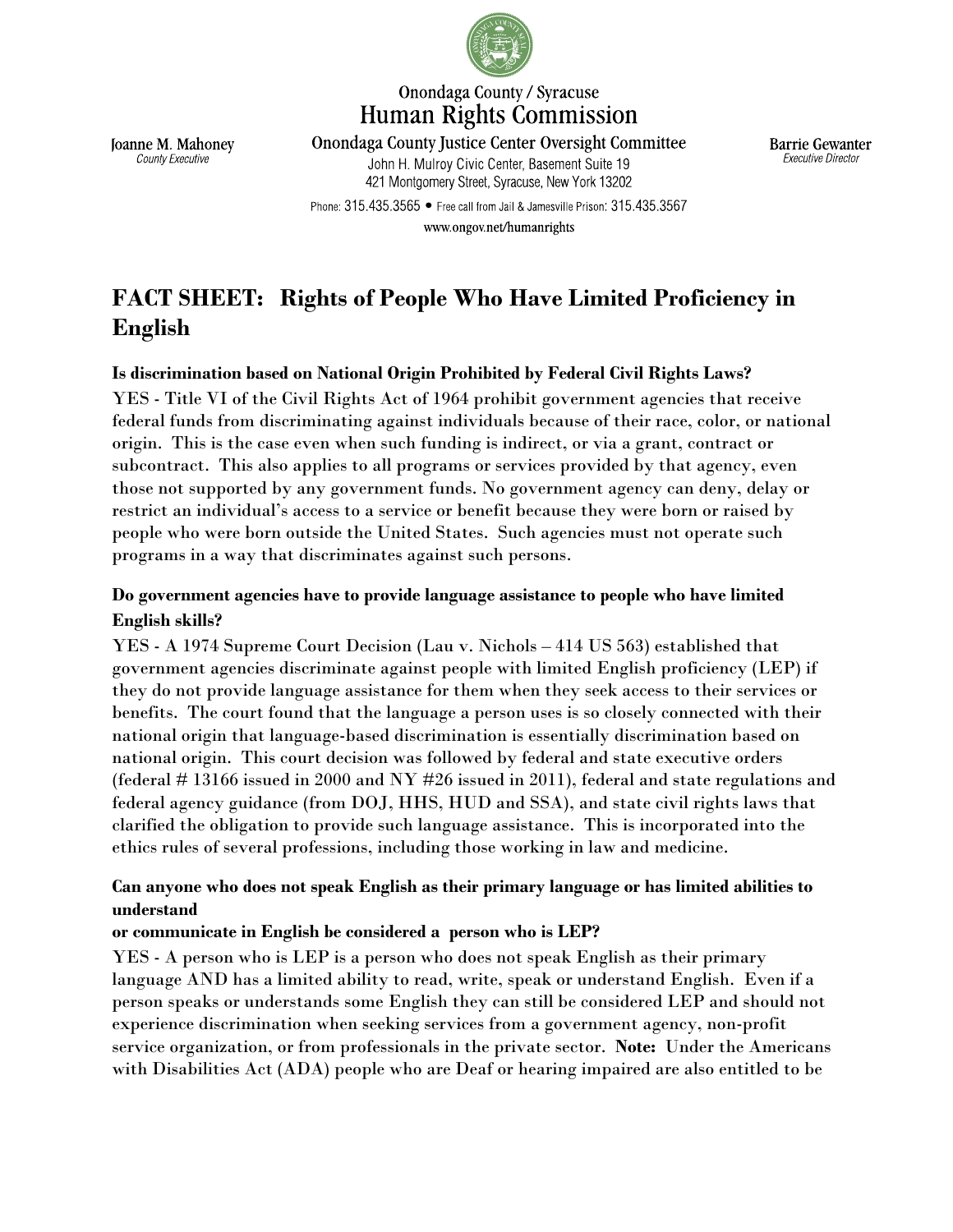

Onondaga County Justice Center Oversight Committee

John H. Mulroy Civic Center, Basement Suite 19 421 Montgomery Street, Syracuse, New York 13202

Phone: 315.435.3565 ● Free call from Jail & Jamesville Prison: 315.435.3567 www.ongov.net/humanrights

provided with language assistance to ensure effective communication and equal access to services.

#### **Are service organizations, hospitals or professionals like doctors or lawyers, required to provide language assistance to a person who is LEP?**

YES – *For hospitals*, based on NY State Department of Health regulations.

YES – For service organizations that receive *any* kind of government funding.

New York State Human Rights Law also prohibits discrimination based on national origin in employment, housing and public accommodations. A public accommodation is a location or service available to the public at large. So if a service organization, or a doctor or lawyer or other professional, provides services to clients drawn from the community, they *should* not deny or restrict

their services only to people who can read, write, speak or understand English. They *should* take reasonable steps to ensure that persons who are LEP have meaningful and equal access to their services. However, a doctor or other health care provider who accepts governmentfunded insurance programs (Medicare or Medicaid) *must* do so.

### **How can an agency, organization or professional provide language assistance to people who are LEP?**

IT DEPENDS - Government Agencies, non-profit organizations and professionals can select the types of language services that make the most sense given the proportion of their clients who may be considered LEP, the likely frequency of contact with people who are LEP, the nature, importance and urgency of their program or services, the language resource available in their area and the related costs. Based on careful consideration of these four factors, managers should seek to strike a balance between providing effective and timely access to their programs or services and respecting the choices of LEP persons. Managers can choose to employ bilingual staff, have an interpreter on staff, hire an interpreter service, utilize reliable and qualified community volunteers, or utilize telephone or teleconference interpreting/translation services. However, a qualified interpreter may often be the best option for effective communication during complex, technical or complex interaction.

#### **Can an agency, organization or professional require a person who is LEP to provide their own interpreter or require them to pay for interpreting services?**

NO – People who are LEP should be able to access the agency or professional service on the same basis as people who are not LEP. If English-speaking clients would not be required to do so, people who are LEP should not be required to do so, because this would treat people who are LEP differently which would likely be considered discrimination. Agencies,

Joanne M. Mahoney County Executive

**Barrie Gewanter Executive Director**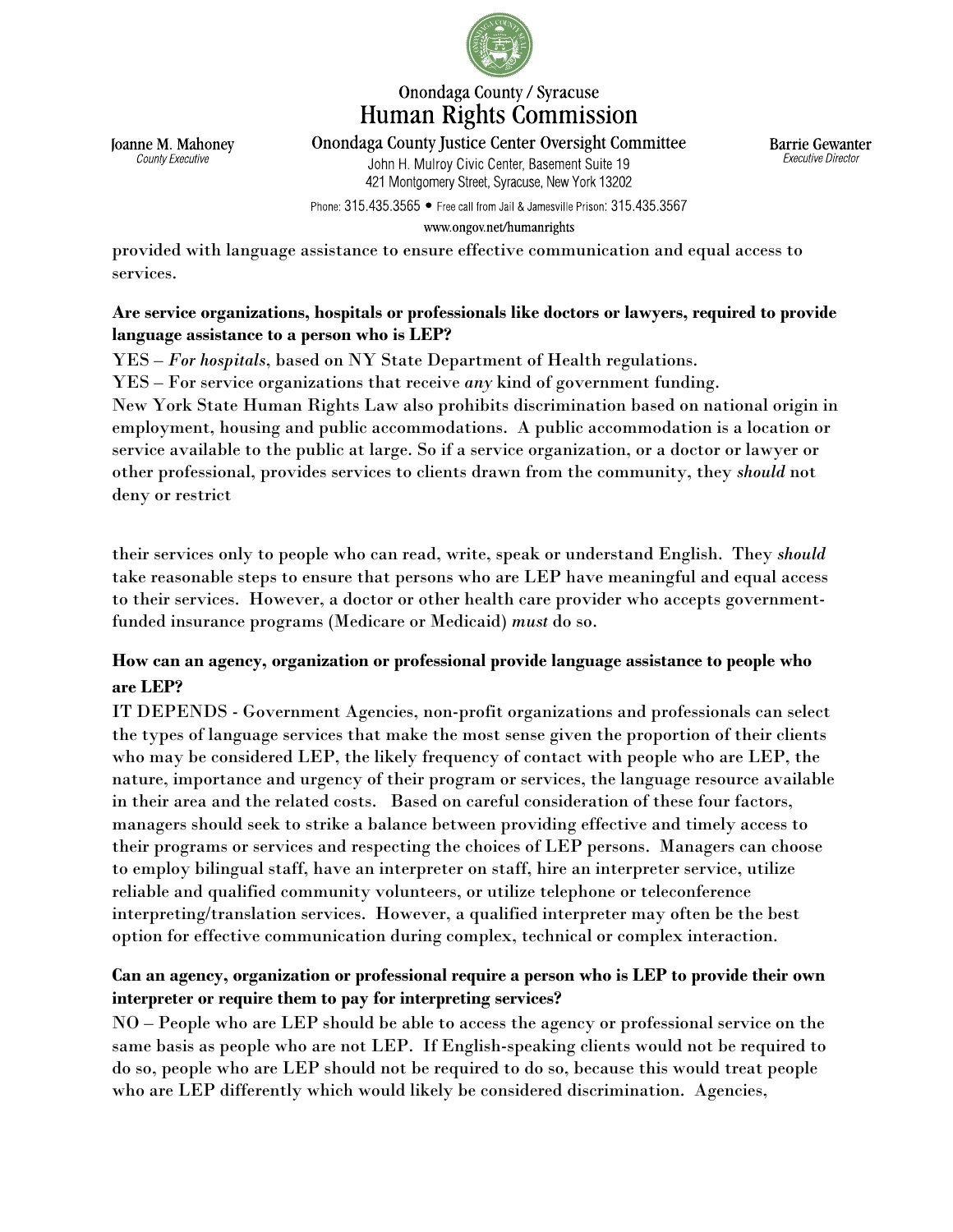

Onondaga County Justice Center Oversight Committee

John H. Mulroy Civic Center, Basement Suite 19 421 Montgomery Street, Syracuse, New York 13202 **Barrie Gewanter Executive Director** 

Phone: 315 435 3565 · Free call from Jail & Jamesville Prison: 315 435 3567 www.ongov.net/humanrights

organizations and professionals should make it clear to the public and to their clients that interpreting services are available and will be provided at NO cost.

#### **Can an agency, organization or professional rely on a friend or family member of the person who is LEP**

#### **to interpret for them? If not, who is qualified to be an interpreter?**

Generally NO – Interpreting is a professional skill that requires training and has strict ethical standards. It is not enough that a person may be bilingual. An interpreter must also maintain a level of confidentiality and impartiality that a friend or family member cannot provide. There can also be specialized or unusual terms or concepts that are not common in regular conversation, especially in medical or legal fields. Interpreters should be qualified to work in a dialect the person will understand and in the specific settings that they are asked to work in, an agencies, organizations and professionals should take steps to make sure that interpreters they use are qualified. In some settings, however, such as courtrooms, interpreters may also need an additional certificatiion that they are qualified to interpret in that setting. Children should NEVER be used as interpreters for their parents or other adult family members. The only time that a family member may be utilized for language assistance is when the communication required is very brief, simple or straightforward, and not technical, and the person who is LEP states a preference for a family member to interpret.

### **Internet Resources Regarding People Who Have Limited Proficiency in English (LEP)**

#### **Federal Interagency Q & A Factsheets at <http://www.lep.gov/faqs/faqs.html>**

[Commonly Asked Questions and Answers Regarding Limited English Proficient \(LEP\)](http://www.lep.gov/faqs/faqs.html#One_LEP_FAQ)  [Individuals](http://www.lep.gov/faqs/faqs.html#One_LEP_FAQ) 

[Questions and Answers Regarding Aug 16, 2010 Title VI Language Access Guidance Letter to](http://www.lep.gov/faqs/faqs.html#Three_State_Court_QandA)  [State Courts](http://www.lep.gov/faqs/faqs.html#Three_State_Court_QandA)

[Regarding the Protection of LEP\) Individuals under Title VI of the Civil Rights Act of 1964 and](http://www.lep.gov/faqs/faqs.html#Four_Title_VI_Regs_FAQ)  [Title VI Regulations](http://www.lep.gov/faqs/faqs.html#Four_Title_VI_Regs_FAQ)

[Common Language Access Questions, Technical Assistance, & Guidance for Federally Conducted](http://www.lep.gov/faqs/faqs.html#Five_LA_Q_TA_CAQ)  [and Federally Assisted Programs](http://www.lep.gov/faqs/faqs.html#Five_LA_Q_TA_CAQ)

Joanne M. Mahoney County Executive